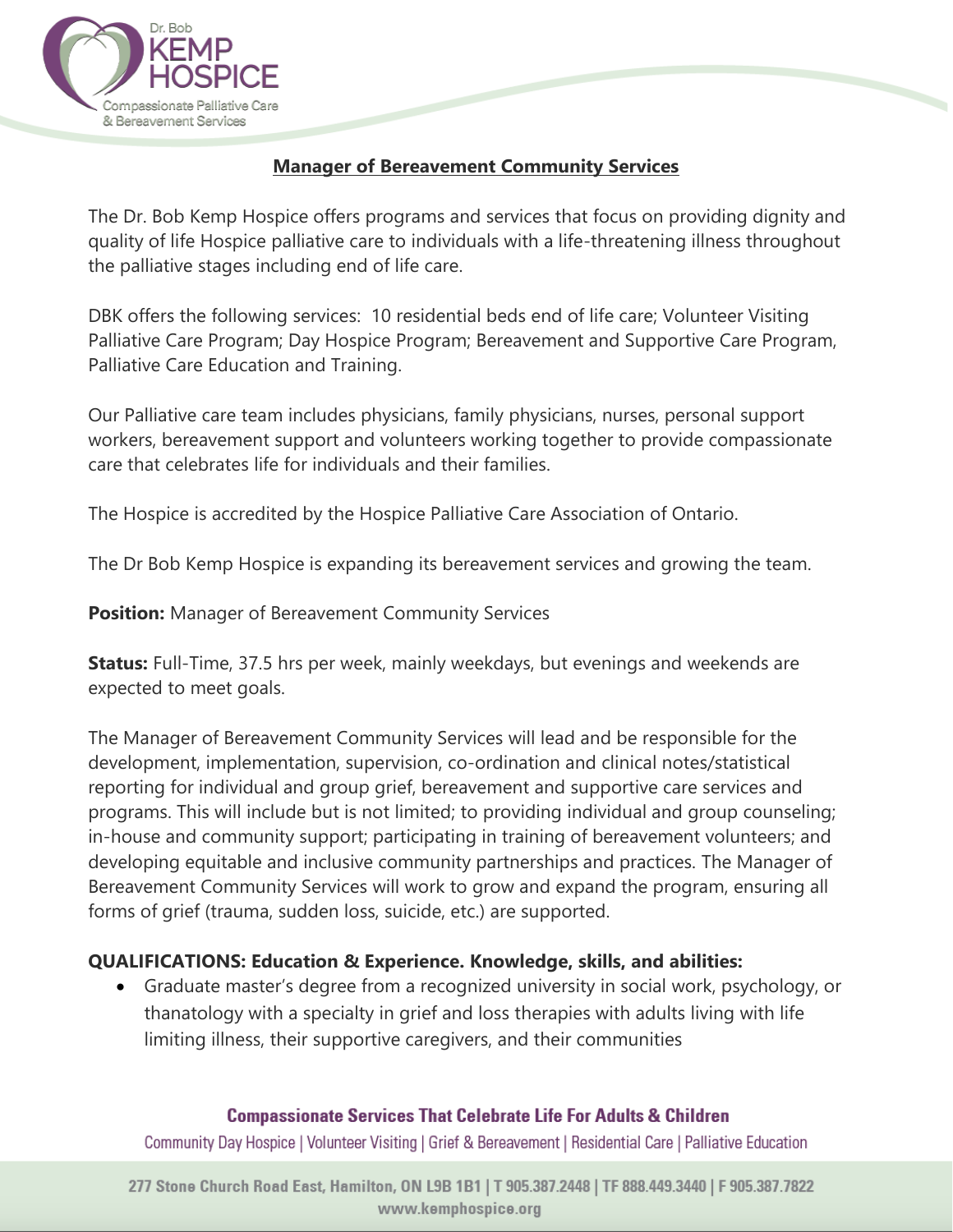

- Registered member in good standing with the college of social work, College of Psychotherapist or CASC certification.
- 3 years successful development and delivery of researched based/best practice Supportive Care Programs (individual/groups)
- Experience in adult and children bereavement modalities
- Experience with complex grief including trauma and suicide
- Experience in training and supervision of bereavement volunteers
- Knowledgeable of community resources related to palliative care
- Diversity and inclusion community engagement/development
- Valid Driver's license and access to vehicle that is road worthy and fully insured

### **Program Development and Management**

- Plan, implement, facilitate, supervise, and evaluate spiritual care and bereavement activities and bi-annual bereavement events; including but not limited to, all individual, group, outreach and therapeutic activities.
- Collaborate with Community Care and Residential Care Teams on the provision of services and support to individuals(patients/caregivers) accessing Hospice services.
- Collaborate with Visiting Volunteer, Day Hospice Volunteer Coordinator in the training and supervision of bereavement volunteers
- Keep or introduce new policies and practice guidelines for program and service delivery to ensure service and delivery is current and up to date with research or evolving practices.
- Keep spiritual and bereavement resource materials up to date.
- Ensure that there are accurate records in the process of Referral, Assessment, Service Delivery, Discharge and Evaluation.
- Provide a monthly/annual report on service delivery statistics, program evaluation and plans for future initiatives.

### **Compassionate Services That Celebrate Life For Adults & Children**

Community Day Hospice | Volunteer Visiting | Grief & Bereavement | Residential Care | Palliative Education